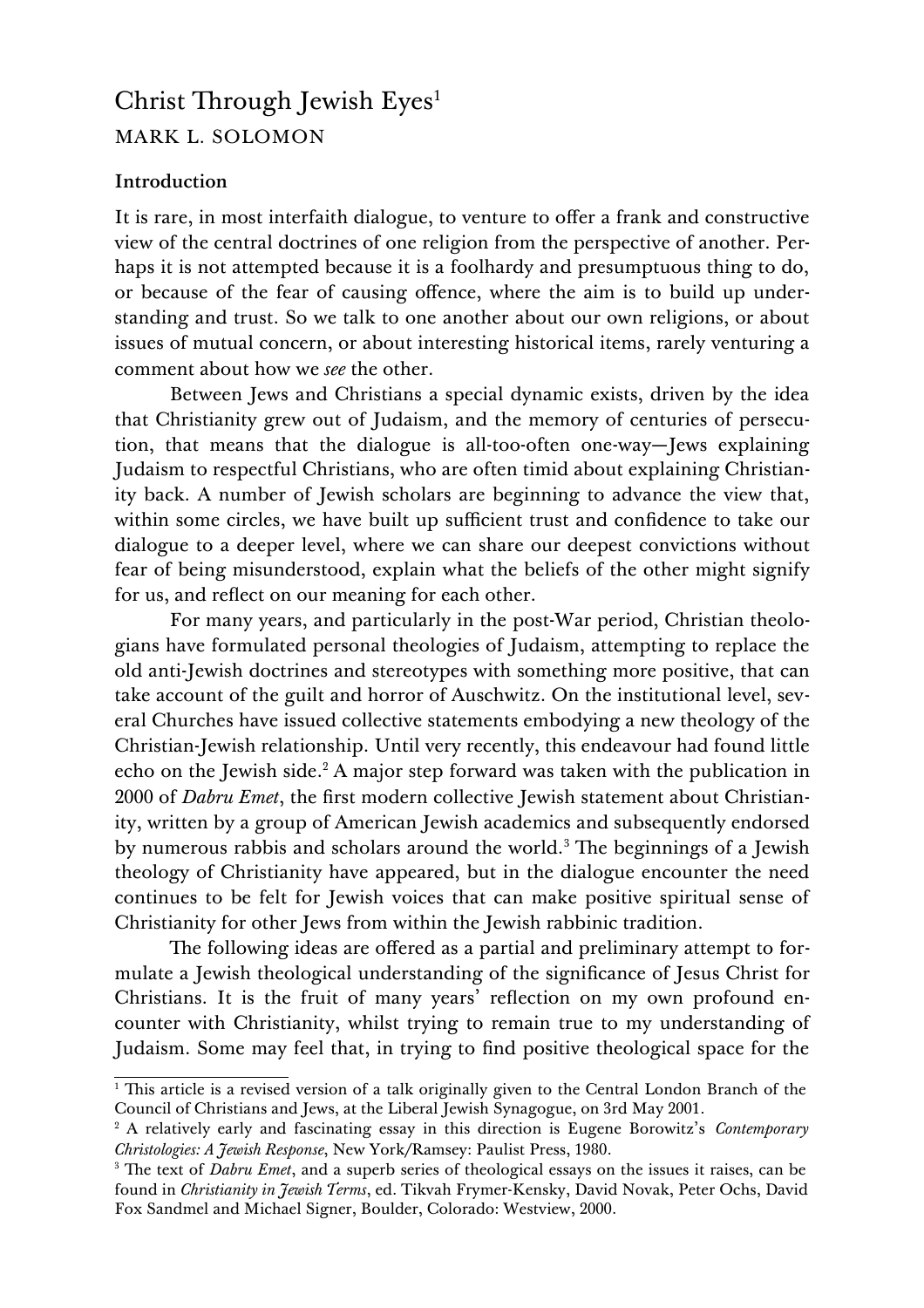Christ of Christian faith, I have strayed too far from the Jewish historical consensus. No doubt I still have much to learn, and this article is offered as a contribution to an ongoing discussion, through which we might continue and deepen our shared learning process.

## The Jewish Jesus

Perhaps the most moving and important level of Jewish-Christian dialogue has centred on the person of Jesus, and in particular on getting "behind" the theological picture of Jesus built up over centuries of Christian dogmatics, to rediscover the man Jesus, and above all the Jew Jesus. One of the pioneers of this great work, in this country, was Claude Montefiore. This extraordinary scholar, who died in 1938, exhibits in his many writings, including his great two-volume commentary on the Synoptic Gospels, a love and respect for Jesus that can still take the breath away. To him, Jesus was above all a prophet, "in the genuine succession to Amos and Isaiah." Montefiore calls him "the prophet of inwardness," and he certainly saw in Jesus a prototype for the Liberal Judaism he was labouring to create. He writes, "As Liberal Judaism derives so greatly from the prophets, is it not wonderful that it should rightly find much to admire and use in the prophet of Nazareth."[4](#page-1-0) Many other scholars, both Jewish and Christian, have delved into the Jewish context and identity of Jesus, including more recently Geza Vermes. Some emphasise Jesus as a quasi-Pharisaic teacher, some as an Essene-type dissident, some as a wandering healer and *chasid* (holy man), some as a messianic aspirant. Thanks to their work, it is becoming less and less common, in intellectually respectable circles, to hear Jesus spoken of as though he were quite separate from the Judaism and Jewish people of his time.

Vital as this insight is, however, and spiritually nourishing as I believe it has become for many Christians, it is, in a way, a dead end in dialogue. However Jewish Jesus may have been, and however inspiring we find the idea of the deep unity of Judaism and Christianity in his person, the fact remains that, for the vast majority of Christians in the world, the significance of Jesus does not lie in the fact that he *was* a Jew, or a prophet, or even a teacher and healer. The significance of Jesus is that he *is* the Christ, the Son of the living God, the saviour of the world and the second person of the Holy Trinity. It seems to me that real progress in dialogue can only come when Jews acknowledge the importance, the *meaningfulness* of these ideas for Christians, and find a way to respond to them from within Judaism.<sup>[5](#page-1-1)</sup> That is why I have entitled my contribution "*Christ* through Jewish Eyes," not "Jesus through Jewish eyes," to indicate that I want to grapple, not with Jesus the man, but with Christ the Lord.[6](#page-1-2)

<span id="page-1-0"></span><sup>&</sup>lt;sup>4</sup> Quotations from *The Old Testament and After*, London 1923, pp. 229-32

<span id="page-1-1"></span><sup>5</sup> Rabbi John D. Rayner, in a letter to the present writer of 16 May 2001, commented, "I have often thought that the theological Christ *should* be discussed from a Jewish perspective, since otherwise one is not really talking about Christianity at all."

<span id="page-1-2"></span> $^6$  By coincidence, in the year this talk was first delivered, a book appeared entitled *Jesus Through Jewish Eyes: Rabbis and Scholars Engage an Ancient Brother in a New Conversation*, ed. Beatrice Bruteau, Maryknoll, NY: Orbis, 2001. The focus is firmly on the Jewish Jesus, and the designation of Jesus as "brother" is probably an echo of the memorable statement of Martin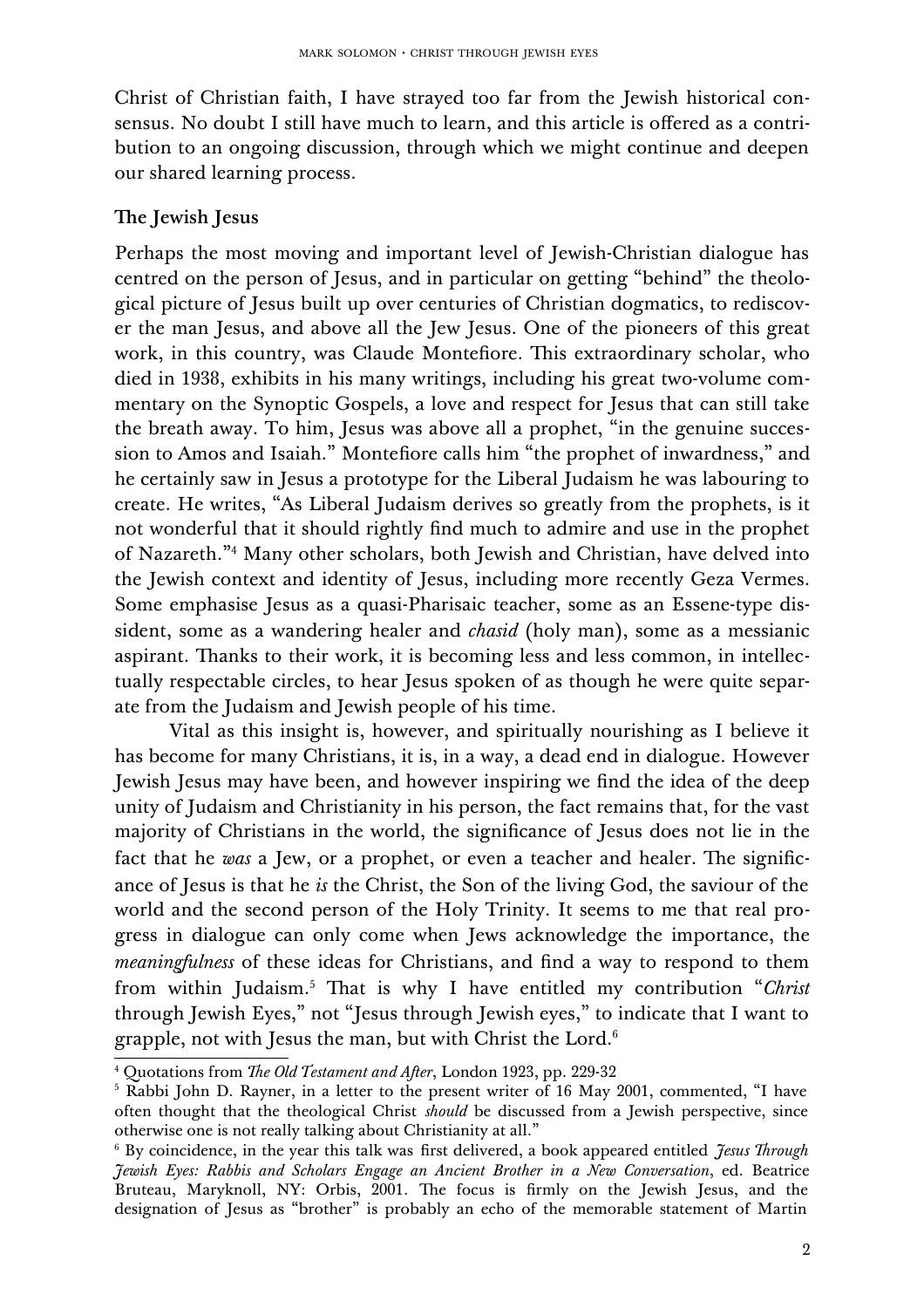### Messiah

Even the word Christ, though, is problematic, for as we all know Christ means "the anointed," the Greek equivalent of the Hebrew *mashiach* – messiah, and Jesus' status as Messiah is another dead end in our dialogue. That is not to say that Jesus' messianic role is not of central importance to Christians. It is just that Jews and Christians mean such utterly different things by the word "messiah" that the question, "was Jesus the messiah?" leads, and has always led, to hopeless muddle and misunderstanding. My own answer, which will not clear up the muddle right away, would be – *of course* Jesus was not, and is not, the Messiah for the Jews, but *of course* he was, and is, the Messiah for Christians.

I am quite sure that, in the first century, there were many and varied beliefs circulating, some of them quite esoteric, about the nature and function of the Messiah; and it may be that, for Jesus' earliest Jewish followers, the role Jesus played in their lives and their faith was one to which the name Messiah naturally attached itself. As Judaism and Christianity continued to develop, however, the meanings of Messiah diverged dramatically. For Christians it came to mean the one who delivers the individual from sin and death, while for Jews, especially after the destruction of the Second Temple, it meant the one who would deliver the people from Roman oppression, gather in the exiles, restore Jewish sovereignty under the Davidic dynasty, rebuild the Temple, and, having vanquished Israel's foes, reign over a just and peaceful world. Messiahship is not where Jews and Christians should look for shared, or at least increased, understanding of the significance of Jesus. The Messiah of Rabbinic Judaism, above all, was a mortal human being, albeit a great and holy one, whereas the risen Christ of Christianity came increasingly to be regarded as a divine being, indeed, in the words of the Nicene Creed, as "Light from Light, true God from true God." It is to this very divinity that we must look now for light.

### Intermediaries

Jews and Christians have both built up, throughout their centuries of coexistence yet estrangement, many comfortable myths about one another's faiths in relation to their own. One of the favourite Jewish myths about Christianity is that Christians only approach God through intermediaries, from the priest in the confessional, to the Saints and the Blessed Virgin, to Christ himself, while we Jews, God's elect children, approach the Father directly, face to face, without any need for intermediaries whatsoever. There is, of course, a kernel of truth in this picture, but even more falsehood, and that on both sides of the picture. I won't comment here on the extent to which many Christians may encounter God the Father directly in prayer. It is the other side of the coin that concerns us more: the assertion that Jews don't need intermediaries to approach God. This is a deep

Buber, "From my youth onwards I have found in Jesus my great brother. That Christianity has regarded and does regard him as God and Saviour has always appeared to me a fact of the highest importance which … I must endeavour to understand." (Martin Buber, *Two Types of Faith*, trans. Norman P. Goldhawk, London: Routledge and Kegan Paul, 1951.)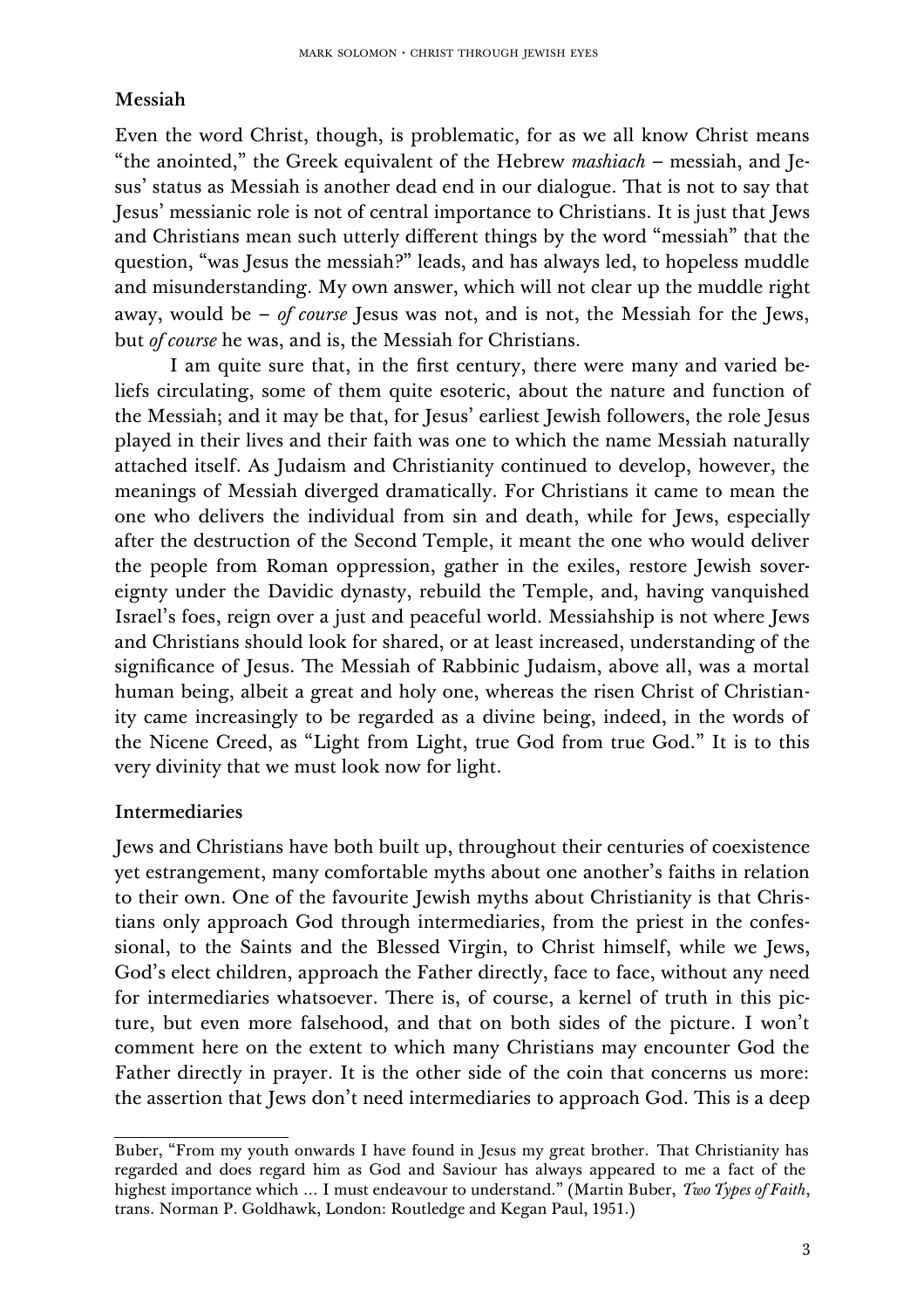misconception. Jews indeed address their prayers and confessions directly to God, but their image of God, their conception of themselves in relation to God, and the very words of the prayers they say, do not spring ready made from the mind of the individual Jew. We learn about God, and our relationship with God, through our sacred texts and our people's religious tradition, to which we give the name Torah – God's teaching.

I would argue that this is a universal law of spiritual life: no finite being has direct, unmediated access to the absolute, the infinite and unknowable God. Every spiritual tradition provides a sacred bridge to link us to the One, the source and ground of all being. I shall not take time here to attempt to substantiate this assertion for all religions, but it is clear enough, I think, that for Christians the vital bridge between humanity and the divine is found in Jesus Christ. I will argue that for Jews the bridge is the Torah, and that many of the functions (if I may so put it) served by Jesus in Christianity, are performed by the Torah in Rabbinic Judaism.<sup>[7](#page-3-0)</sup> Jews, therefore, can best understand and appreciate the theological role of Jesus for Christians, by delving into the significance of the Torah in their own religion.

### Logos

The similarity in the roles of Christ and the Torah in Christianity and Judaism respectively goes beyond the fact that they are, in the two religions, the sacred bridge between the finite and the infinite. The two are actually linked together profoundly in the way the beliefs about them developed in the early Church and early Rabbinic Judaism. The clearest articulation of these beliefs is found, for Christianity, in the Gospel of St John, and for Judaism, in the teachings attributed to the circle of Rabbi Akiva, the central figure in the Rabbinic movement that created Judaism as we know it after the destruction of the Second Temple. Rabbi Akiva flourished as a teacher between about 90 and 135 CE, precisely the period during which most New Testament scholars place the authorship of the fourth Gospel.

Both these authorities seem to have based their teaching on ideas that began in the wisdom books of the Bible, such as Proverbs and Job, were further developed in Hellenistic Judaism in such books as Ben Sirach and the Wisdom of Solomon, and were given philosophical expression by the Jewish philosopher Philo of Alexandria, a contemporary of Jesus. These ideas centred on Wisdom or Reason as the first creation of God, before the universe began, which became God's companion, instrument or plan in the creation of the world, and also the way for human beings to encounter the transcendent God. In Philo's Greek, the reason or order of God is called the *logos*, which is most commonly translated

<span id="page-3-0"></span><sup>&</sup>lt;sup>7</sup> For the presence of angelic intermediary figures, sometimes functioning as God's vicegerent, in ancient and mediaeval forms of Judaism, see G. Scholem, *Jewish Gnosticism, Merkabah Mysticism, and Talmudic Tradition*, New York, 1960, ch. 7. Many Rabbinic texts stress the vital role of the ministering angels in carrying the prayers of an individual up to God. For a halakhic application of this idea, see Babylonian Talmud (=BT) *Shabbat* 12b.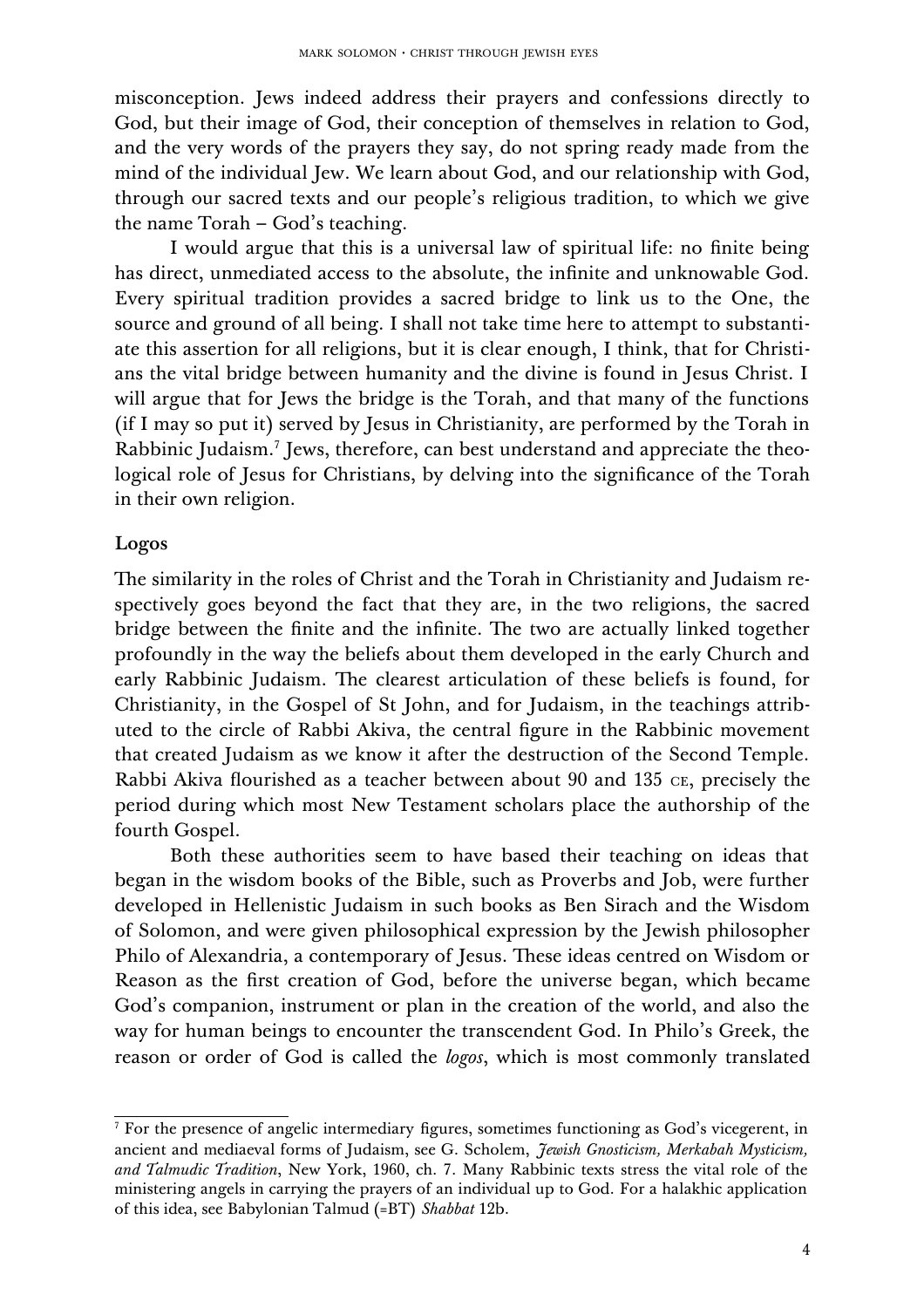"word."[8](#page-4-0) For Christians, the word and wisdom of God became incarnate in Jesus; for Jews, the word and wisdom of God were, and remained, embodied in the Torah. I shall now look at each of these, to try to discern their similarities, which are profound, and their equally profound differences. I shall do so with the help of the threefold rubric which is commonly used in modern Jewish theology to describe the main ways in which God relates to the world and the individual: creation, revelation and redemption.

#### Torah and Christ in Creation

The seminal text regarding wisdom in the creation of the world is in Proverbs, where wisdom speaks:

The Eternal One created me as the beginning of his way, the first of his works of old. I was set up from everlasting, from the beginning, before ever the world came to be … then I was with him as a skilled workman, and I was daily all delight, playing always before him … Happy is the one who hearkens to me … for whoever finds me finds life, and obtains favour from the Eternal One. (Prov. 8:22–3, 30–31, 34–5)

By the time of the writing of the apocryphal books, in the second and first centuries BCE, wisdom is already identified with the Torah,<sup>[9](#page-4-1)</sup> but the first explicit statement in Rabbinic literature is the saying of Rabbi Akiva in the Mishnah: "Beloved are Israel, for to them was given the precious instrument; even greater is the love, for it was made known to them that they were given the precious instrument with which the world was created, as it says: For I give you good doc-trine; forsake not my Torah." <sup>[10](#page-4-2)</sup> The Rabbis taught that the Torah pre-existed the creation of the universe<sup>[11](#page-4-3)</sup> and that "God looked into the Torah and created the world."[12](#page-4-4)

The fourth Gospel famously opens, "In the beginning was the Word, and the Word was with God, and the Word was God … all things were made through him ... and the Word became flesh and dwelt amongst us." (John 1:1, 3, 14) This belief was included in the Nicene Creed: "I believe in one Lord, Jesus Christ … through whom all things were made."

So both the Torah and Jesus were seen, in strikingly similar terms, as God's creative Word. The difference between these conceptions  $-$  and it is a big difference, at least at first sight – is that, already in John, the Word is not just *with* God, it *is* God. Nowhere does Rabbi Akiva, or any Rabbi, state that the Torah is God, although that step is indeed taken in mediaeval Jewish mysticism, which sees the Torah as an aspect of the Godhead itself.<sup>[13](#page-4-5)</sup> Nevertheless, as we

<span id="page-4-0"></span><sup>8</sup> See, e.g., Philo, *De Opificio Mundi*, iv-vi (16-20).

<span id="page-4-1"></span><sup>9</sup> See Ben Sirach 24; Baruch 3:9-4:4.

<span id="page-4-2"></span><sup>10</sup> *Avot* 3:18

<span id="page-4-3"></span><sup>11</sup> See *Bereshit Rabbah* 7:2; *Avot de-Rabbi Nathan* 31.

<span id="page-4-4"></span><sup>12</sup> *Bereshit Rabbah* 1:1.

<span id="page-4-5"></span><sup>&</sup>lt;sup>13</sup> Cf. *Zohar* II, 60*a*: "The Holy One, blessed be He, is called Torah ... and Torah is nothing but the Holy One, blessed be He." See Gershom Scholem, "The Meaning of the Torah in Jewish Mysticism," in *On the Kabbalah and Its Symbolism*, New York: Schocken, 1965, especially p. 44; and see Elliot Wolfson, "Female Imaging of the Torah: From Literary Metaphor to Religious Symbol," in *Circle in the Square*, Albany: SUNY, 1995.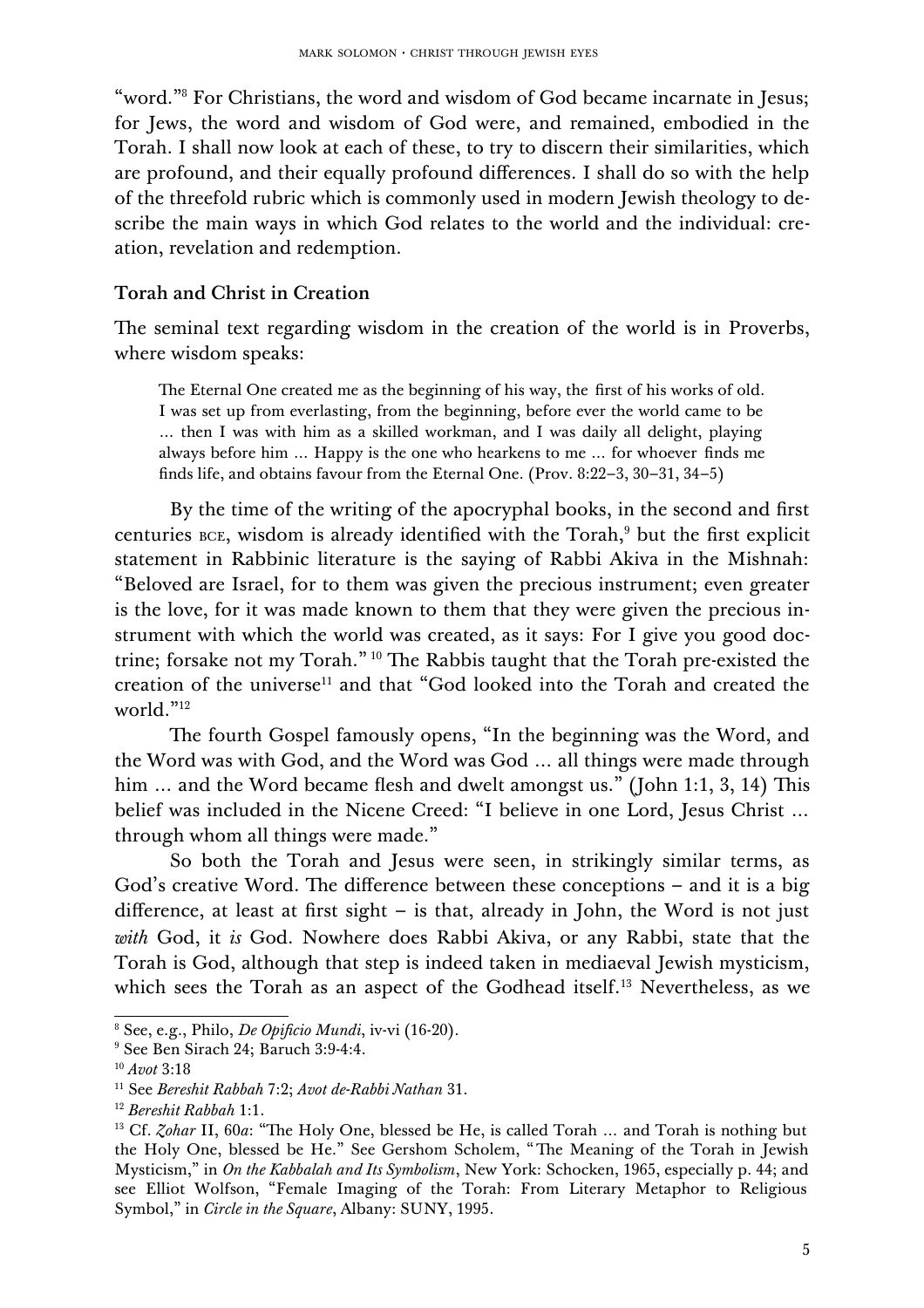shall see soon, the difference even in formative Rabbinic Judaism may not be as great as it seems at first.

## Torah and Christ as Revelation

For Jews and Christians alike, the nature of God is not to remain forever hidden from humanity. God reveals, not just divine laws, but as much as human beings can bear to receive of the divine being. For Jews, God's self-revelation is contained in the Torah, the expression of divine will and wisdom, but also of divine love and mercy. In the daily evening service, Jews bless God for giving the Torah, in the words: "With everlasting love have you loved your people the House of Israel. Torah and commandments ... have you taught us." The corresponding morning blessing reads: "With abounding love have you loved us, Eternal One our God; great and exceeding grace have you bestowed upon  $\frac{115}{115}$ 

Jesus too, for Christians, is the supreme revelation of God's loving nature: "For God so loved the world that he gave his only begotten Son…" (John 3:16) In the life and character and redemptive sacrifice of Jesus, Christians find the ultimate revelation of God's love.

It is intriguing that, as Rabbis and Church Fathers alike reflected on God' s revelation between the first and fifth centuries, they both came to the conclusion that it is of a dual nature. Christ, as defined by the councils of the fifth cen-tury, is one person in two natures, both fully human and fully divine.<sup>[15](#page-5-1)</sup> The Torah, for the Rabbis, is one Torah in a twofold revelation: the Written Torah, which came, as it were, straight from heaven and consisted of God's words alone; and the Oral Torah, which was the unfolding human interpretation of the writ-ten text.<sup>[16](#page-5-2)</sup> The intuition of both sets of sages was that revelation is never a oneway process, imposed by God. It calls forth, and depends upon, human co-operation for its completeness and success.

## Torah and Christ as the Way to Redemption

While most Jews would think of the Torah primarily as revelation, it can probably be said that most Christians would see Jesus primarily as their redeemer. Theologians have differed, over the centuries, about the precise manner of the redemption wrought by Jesus. Some, especially in the Western churches, have emphasised the expiatory sacrifice of Jesus' death on the cross, atoning for the sins of the world and particularly for the original sin of Adam and Eve – that is, the

<span id="page-5-0"></span><sup>&</sup>lt;sup>14</sup> Texts according to the Ashkenazi rite. The formulation "with everlasting love" alludes to Jer. 31:2, and begins the "Blessing of the Torah" in both evening and morning services according to the Sephardi rite. See BT *Berakhot* 11b; Ismar Elbogen, *Jewish Liturgy: A Comprehensive History*, trans. Raymond P. Scheindlin, Philadelphia: JPS, 1993, p. 19.

<span id="page-5-1"></span><sup>&</sup>lt;sup>15</sup> The dogma of the two natures was defined at the Council of Chalcedon in 451 ce.

<span id="page-5-2"></span> $16$  The doctrine of the two Torahs has traditionally been ascribed to the Pharisees, but recent scholarship has shown that, although the concept of authoritative oral traditions can be traced at least to the Tannaitic period (before 220 CE), the term *Torah she-be'al Peh* "Oral Torah" first appears in texts dating from around the fifth century.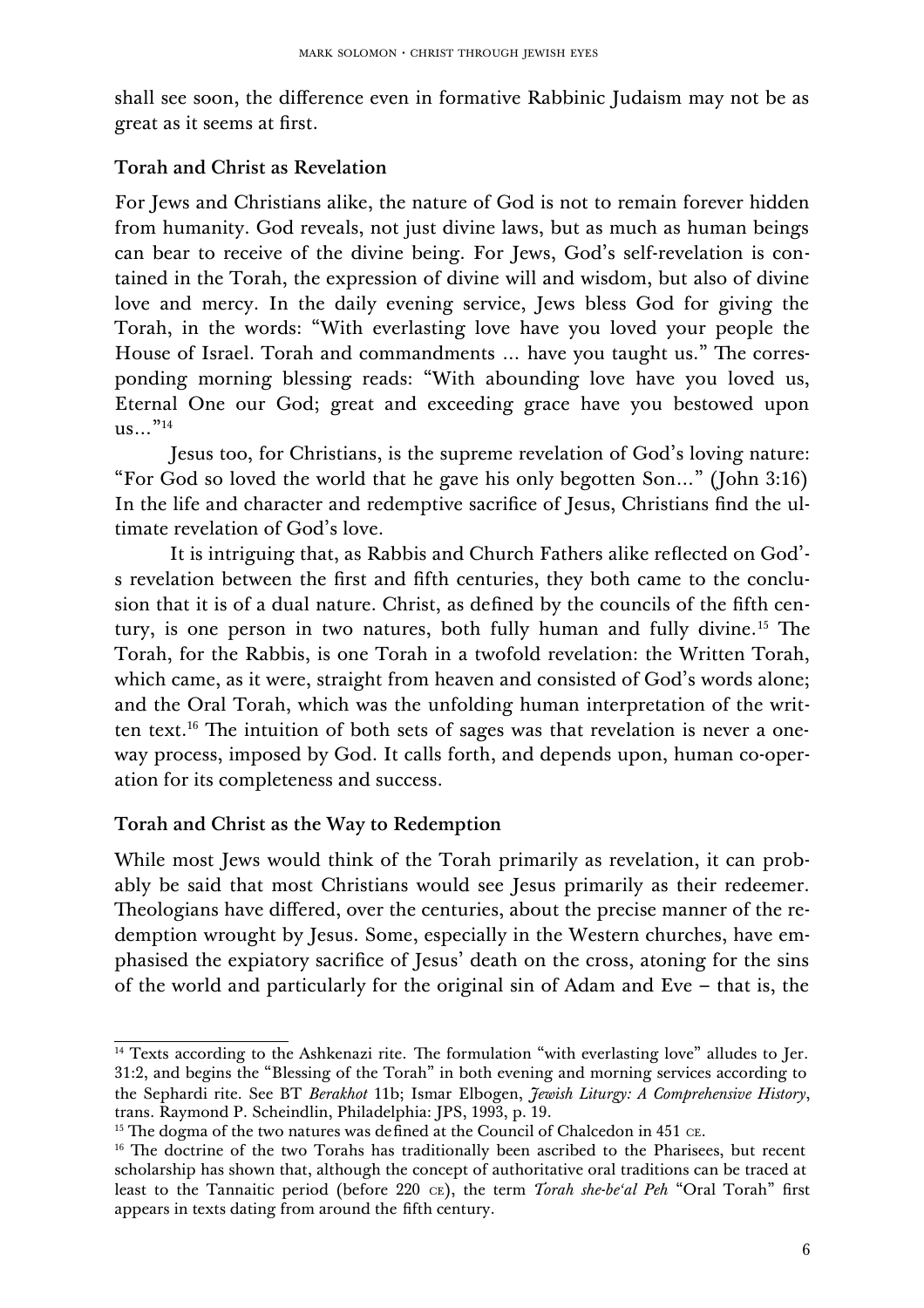inherently sinful disposition of all human beings.<sup>[17](#page-6-0)</sup> Jesus' supreme sacrifice liberates those who accept it from guilt and death. Other Christian theologies, especially in the East, have laid more stress on the transfigured Christ as the type of glorified, perfected, divinised humanity, showing the rest of us the way to divine life.[18](#page-6-1) In Teilhard de Chardin's phrase, Jesus is "Omega Man," the goal and des-tiny of all humanity.<sup>[19](#page-6-2)</sup>

Original sin is one Christian doctrine which Jews commonly reject absolutely. We are not born with any inherited taint, destined for damnation if left to our own devices. One Jewish scholar went so far as to describe Judaism's belief as "original virtue."<sup>[20](#page-6-3)</sup> There is some truth in this, and we certainly say in our morning prayers, "My God, the soul you have given me is pure" – but that does not exhaust Judaism's teaching on the subject. The Rabbis maintain that we are born with a *yetser ha-ra*, or evil inclination, and even say that it holds undisputed sway over us in our earliest years, until, with the birth of the *yetser ha-tov* (good inclination) around puberty, we develop a sense of altruism and learn to control our selfish instincts.<sup>[21](#page-6-4)</sup>

The evil inclination, for the most part, has little to do with the sin in the garden, but is part and parcel of God's creation, and, as such, is fundamentally a good thing. When, after creating humanity on the sixth day, "God saw all that he had made, and behold, it was very good," (Gen. 1:31) a remarkable midrash comments: "good" means the good inclination, but "very good" includes the evil inclination as well; for without it, no-one would build a house, marry and beget children, or work for a livelihood.<sup>[22](#page-6-5)</sup> The *yetser ha-ra*, then, is our life force with its basic drive for self-preservation. It is positive and vital, but being self-centred it habitually, and inevitably, leads us to put ourselves first, to seek our own gratification, even at the expense of others, and hence to do evil. There is little to distinguish this doctrine from some versions of the idea of original sin. The question is, how can we overcome our selfish, sinful tendencies? Here the two religions seem to differ radically. Jews will say, we have it in ourselves to act rightly, follow God's laws, and work out our own salvation, while a Christian might say that we are unable to free ourselves from the grip of our selfish nature, and only God, through Jesus' pure, voluntary atoning sacrifice, can free us and bring us to eternal life.

Once again, the difference is not as great as it seems, for the Rabbis do not teach utter self-reliance in our struggle with evil. For them, it is only God's gift of

<span id="page-6-0"></span> $\frac{17}{17}$  This dominant view in Western Christianity was given its definitive statement by St Anselm (d. 1109) in his work *Cur Deus Homo?*

<span id="page-6-1"></span> $18$  In the Western Church this view was upheld by Duns Scotus (d. 1308) and St Francis de Sales (d. 1622), among others.

<span id="page-6-2"></span><sup>&</sup>lt;sup>19</sup> Pierre Teilhard de Chardin (d. 1955) in his works *The Divine Milieu* (NY, 1960) and *The Future of Man* (NY, 1964).

<span id="page-6-3"></span><sup>20</sup> S. Levy, in *Original Virtue and other Short Studies*, 1907, p. 1.

<span id="page-6-4"></span><sup>21</sup> See BT *Sanhedrin* 91b; *Avot de-Rabbi Nathan* A, 16; Kohelet *Rabbah* to Eccles. 4:13. On the concept of original sin in Judaism, see Samuel S. Cohon, "Original Sin," in *Essays in Jewish* Theology, Cincinnati: Hebrew Union College Press, 1987, pp. 219-272 (originally published in 1948).

<span id="page-6-5"></span><sup>22</sup> *Bereshit Rabbah* 9:7, to Gen. 1:31.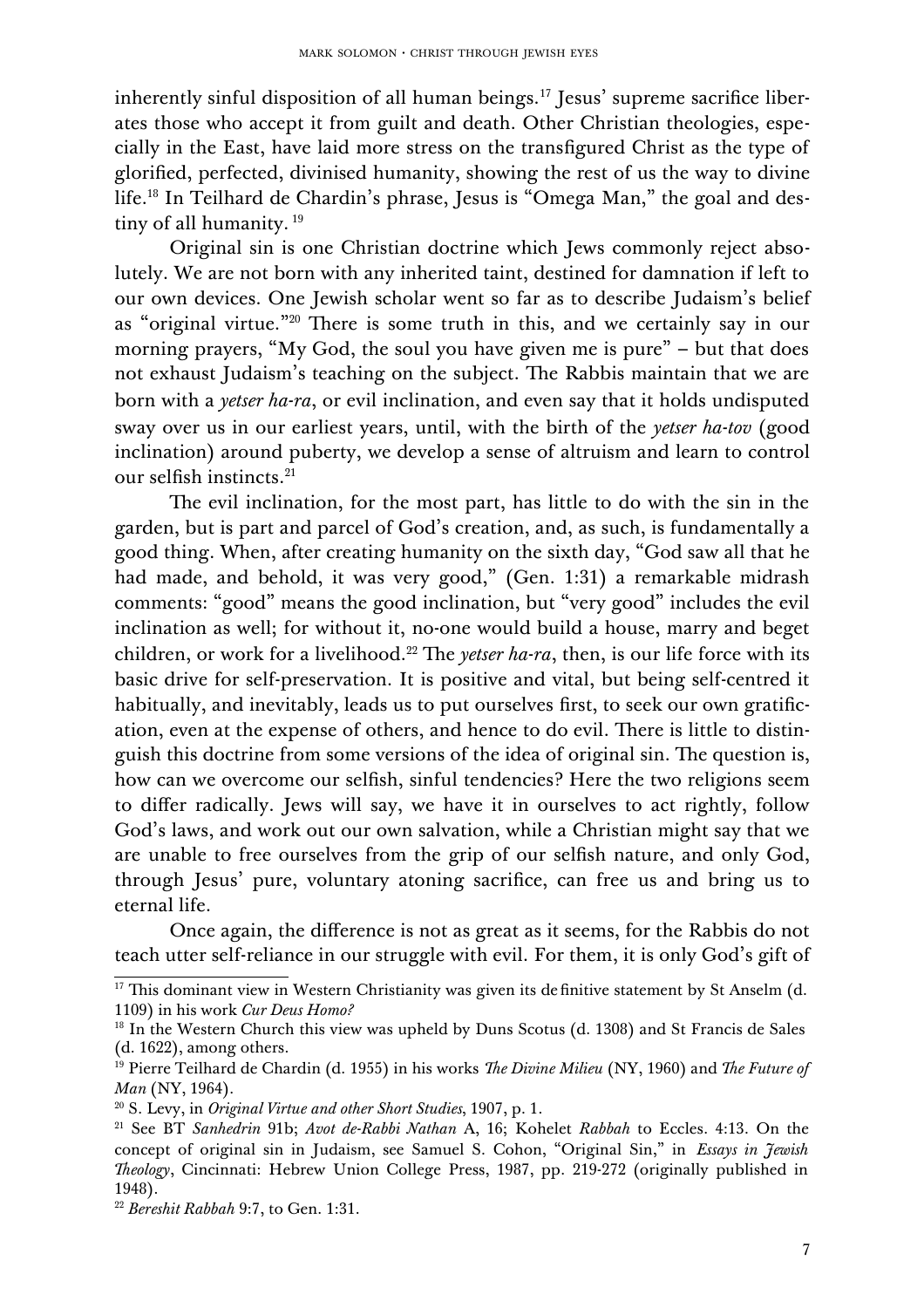the Torah that offers us the chance of self-mastery and salvation. As one famous Rabbinic saying puts it, "The Holy One, blessed be he, says to Israel: My children, I have created the evil impulse, and I have created the Torah as the antidote to it; if you occupy yourselves with Torah, you will not be delivered into its power."[23](#page-7-0) Another saying runs: "If that base fellow" – meaning the evil inclination – "should waylay you, drag him to the House of Study: if he is stone, he will melt, if he is iron, he will shatter."[24](#page-7-1) An even more radical expression of the idea – and one which most Jews nowadays, if they ever heard it, would probably reject with outrage as "too Christian" – is the oft-repeated Rabbinic legend that the serpent in the Garden of Eden injected Eve with filth, which is passed on to all her descendants, and only when Israel stood at Sinai and accepted the Torah was their filth removed.[25](#page-7-2) Sinai, then, is our Calvary, and only the Israelites' collective surrender to the will of God, when they declared "we will obey and we will learn," (Ex. 24:7) liberates us from our baser nature. As Hillel put it, "One who has acquired words of Torah, has acquired for himself the life of the World to Come."[26](#page-7-3)

The most profound Rabbinic statement on atonement is attributed, once again, to Rabbi Akiva, and comes at the very end of the Mishnaic tractate *Yoma*, on the laws of the Day of Atonement. It reads:

Happy are you, O Israel! Before whom do you purify yourselves, and who is it that purifies you? Your Father in heaven, as it is said (Ezek. 36: 25) 'I will cast on you pure waters, and you shall be pure', and it says (Jer. 17: 13), 'The Lord is the hope (*mikveh*; read: ritual bath) of Israel.' Just as the bath purifies the defiled, so the Holy One, blessed be He, purifies Israel.<sup>[27](#page-7-4)</sup>

It is easy to miss the full force of this statement, and the trenchant polemic it contains against early Christianity. Let us consider the literary and historical context. The preceding seven chapters of tractate *Yoma* dealt in detail with the Temple ritual of Yom Kippur, which was seen as vital to the annual reconciliation between God and Israel. But the Temple had been destroyed; the High Priest, the Holy of Holies, the sacrifices and the scapegoat were no more. Israel was bereft of its divinely appointed means of atonement. There were those in the Church, by the early second century, declaring to the Jews that God had rejected them because they had rejected their Messiah. The only hope for sinful Israel was to embrace the salvation offered through baptism in the faith of Christ, the Son

<span id="page-7-0"></span><sup>23</sup> BT *Kiddushin* 30b.

<span id="page-7-1"></span><sup>24</sup> Ibid.

<span id="page-7-2"></span><sup>25</sup> See BT *Yevamot* 103b; *Avodah Zarah* 22b; *Shabbat* 145b-146a; it is attributed to Rabbi Yochanan, the leading Palestinian sage of the mid-3<sup>rd</sup> century.

<span id="page-7-3"></span><sup>26</sup> Mishnah, *Avot* 2: 8.

<span id="page-7-4"></span><sup>&</sup>lt;sup>27</sup> Mishnah, *Yoma* 8:9, conclusion. The opening phrase alludes to Deut. 33:29, which speaks of Israel's salvation by God. In *Pesikta de-R. Kahana* (ed. Buber 157b) the saying about the bath is attributed to R. Eliezer, R. Akiva's teacher, while in *Midrash Tehillim* 4:9 and *Yalkut* Psalms 627 it is attributed to R. Eliezer b. Jacob, probably R. Akiva's disciple of that name. For a discussion of this *mishnah* (with different conclusions from those offered here) see Judah Goldin, "Reflections on a Mishnah" in *Studies in Midrash and Related Literature*, ed. B.L. Eichler and J.H. Tigay, Philadelphia: JPS, 1988, pp. 141-9.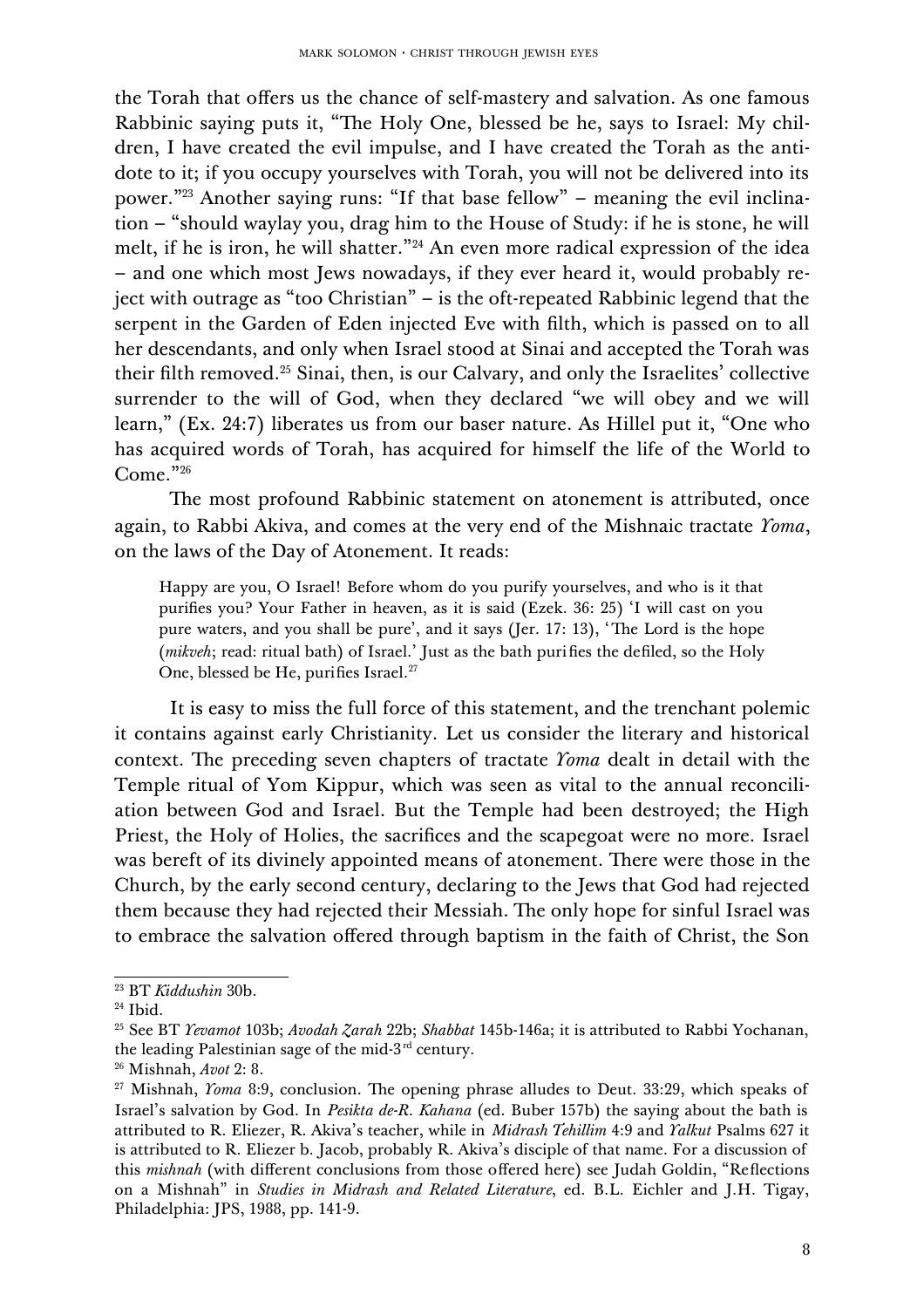of God. Into this misery steps Rabbi Akiva, and proclaims, "Happy are you, O Israel!" – not rejected or abandoned – "Before whom do you purify yourselves, and who is it that purifies you?" Atonement, indeed, is not wholly in our own hands, nor yet wholly in God's, but is a joint endeavour.<sup>[28](#page-8-0)</sup> He answers, not as one might expect "the Holy One, blessed be He," or the like, but "Your *Father* in heaven," that is, not the Son whom others preach, but the Father alone.<sup>[29](#page-8-1)</sup> We do not need baptism in a pool for salvation, but immersion in the purifying waters of God alone, the waters only God can sprinkle on us to free us from the defile-ment of death.<sup>[30](#page-8-2)</sup> God, our pool of water, is our all-sufficient hope – a play on the word *mikveh*, which has both meanings.

But *how* is God our pool of water? Rabbi Akiva no doubt expected his students to be familiar with his other teaching, which became a watchword of Rabbinic life: "There is no water but Torah." Torah is the well-spring of life-giving, purifying water, which all who are thirsty can come and drink by studying its teachings.[31](#page-8-3) Immersion in God, then, means immersion in God's Torah.

Rabbi Akiva did not only preach this message, he lived it. The story is told that, when the public teaching of Torah was banned during the Hadrianic persecution on pain of death, Rabbi Akiva defied the ban and continued to teach. A friend rebuked him for his folly, asking why he could not yield for the time being, rather than risk his life. Rabbi Akiva answered with a parable. Once, he said, some fish were swimming in a river, when a fox came to them and said, "Why are you swimming in the river, O fish? Do you not know that fishermen are there waiting to catch you in their nets? Come out, and I will carry you away to safety on my back." To which the fish answered, "O wily Mr Fox, do you not realise that, if we are in danger here in the water, which is our element, how much more will we be in danger if we leave our element altogether?" Even so, said Rabbi Akiva, with the Jews: if we are in danger when we learn Torah, the source of our

<span id="page-8-0"></span><sup>&</sup>lt;sup>28</sup> I am grateful to Rabbi John Rayner for his suggestion, in the letter cited in note 5 above, that one could adduce here, for example, the words of Malachi 3:7, "Return to Me, and I will return to you." For the Rabbinic parable elaborating on this mutuality of *teshuvah*, see *Pesikta Rabbati* (ed. Friedmann, Vienna 1880) 184b-185a.

<span id="page-8-1"></span><sup>&</sup>lt;sup>29</sup> Cf. R. Akiva's saying in *Avot* 3:18, quoted above, which in an earlier clause states, "Beloved are Israel, for they are called children (or: "sons") of God … as it is said: You are children of the Eternal One your God." (Deut 14:1) I think this is a polemic against the Christian claim that Jesus is, in a special sense, the Son of God.

<span id="page-8-2"></span> $30$  Sprinkling of water, containing the ashes of the red heifer, was the rite of puri fication for those who had been defiled by contact with death. Ezekiel 36:25 is playing on this image, as noted by Rashi ad loc. R. Akiva is pointing out that God alone acts the priest's part in the puri fication of Israel; cf. Hebrews 9:11-14.

<span id="page-8-3"></span><sup>31</sup> See, e.g. *Sifrey Devarim* 48, *Shir ha-Shirim Rabbah* 1, 2b, 3, *Midrash Tehillim* 1:18. Note the formulation in *Sifrey Devarim*: "Just as water elevates the impure from their impurity, so words of Torah elevate the impure from their impurity." (Cf. *Tanchuma*, *Ki Tavo* 3.) See also the striking statement in *Shir ha-Shirim Rabbah* and *Mid. Tehillim*, "Just as the waters cover the nakedness of the sea, as it is said: As the waters cover the sea (Isa. 11:9), so the Torah covers the nakedness of Israel, as it is said: Love covers all transgressions (Prov. 10:12)" – where it is clear that "love" is taken as a synonym for Torah!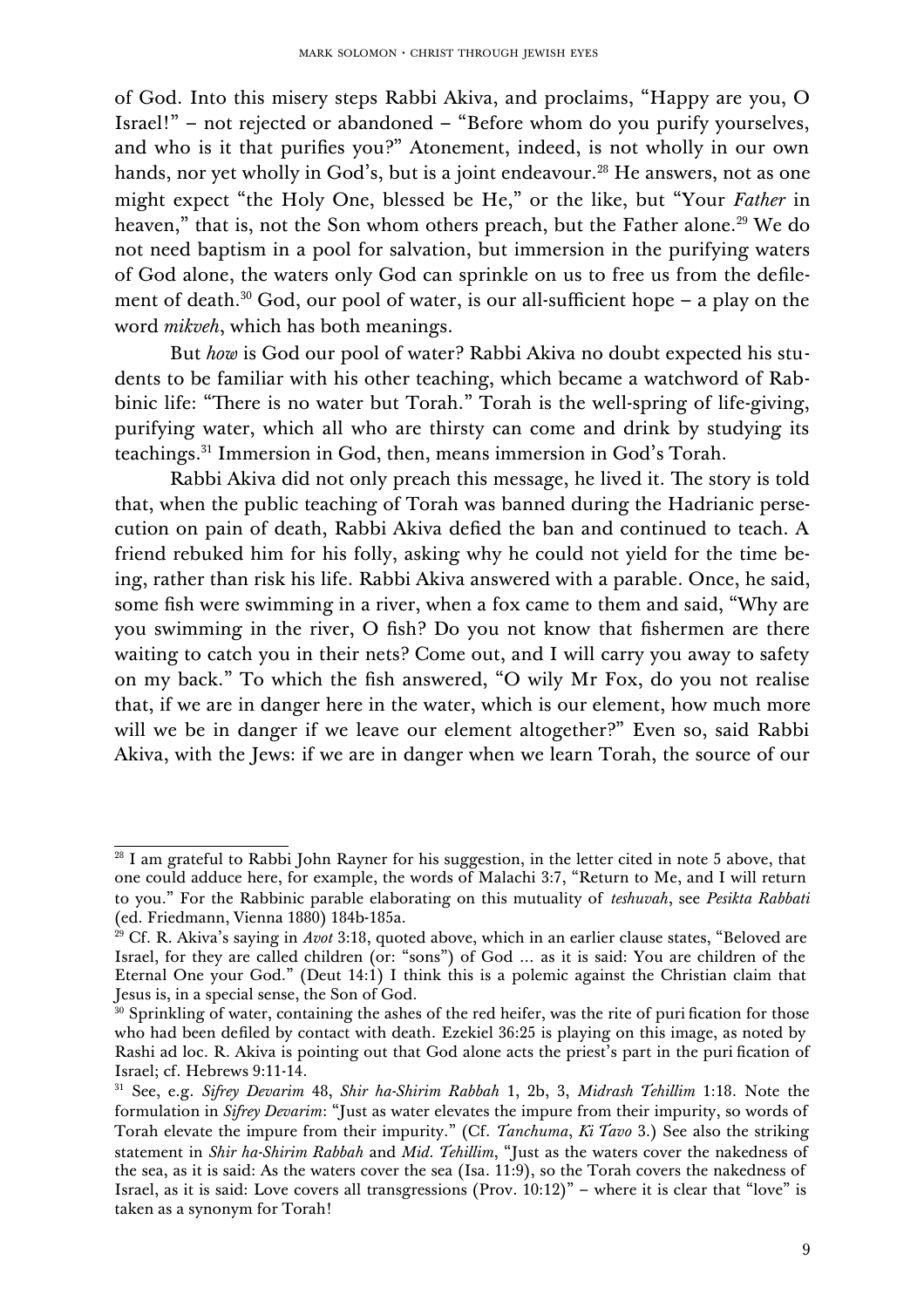life, how much more will we be in danger if we cease to learn.<sup>[32](#page-9-0)</sup> In due course, Rabbi Akiva was indeed arrested and died a martyr's death.<sup>[33](#page-9-1)</sup>

So much, then, for the Jews – what about the rest of humanity? Part of the answer, it seems to me, is clear: God gave himself, in the Torah, to the Jewish people for their salvation; and then God gave himself, in Christ, for the salvation of the gentiles. I see no reason why a Jew should not affirm joyfully, in the words of St. Paul, that "God was in Christ, reconciling the world to himself." (II Cor. 5:19)[34](#page-9-2) Christ is the Torah incarnate, the living word of God spoken to the nations, enabling them to participate equally in the same covenant God made with Abraham and Israel.[35](#page-9-3)

#### Communion

Why God acted in just this way, I will venture to speculate in a moment. First, I would like to reflect on the way our beliefs are reflected in our liturgy, and in the idea of communion. I have to admit, here, that the Christian liturgy I am most familiar with is the Eucharist, and Protestants for whom the Eucharist is not central to their faith may not identify with some of what I will say here.

Jews and Christians alike may commune with God in their hearts, in prayer. Each community, however, has a pre-eminent act of communion, which, for many, is central to its life and identity. For Christians, it is the sharing of Christ in the Eucharist. For Jews, it is Torah study, represented in the liturgy by the ceremonial reading of the Torah. The two rituals display some remarkable similarities, that reinforce the idea that the Torah fulfils, for Jews, the role that Jesus performs for Christians. In the Eucharist, prayers and scriptural readings – the "Liturgy of the Word" – form the introduction and lead-up to the culminating and most sacred part of the service, when the real presence of God becomes manifest in the bread and wine, and is shared by the worshippers.<sup>[36](#page-9-4)</sup> In the main service of the Jewish week, on Shabbat morning, as well as on Monday and Thursday mornings, the climax of the *shacharit* service is reached with the read-

<span id="page-9-0"></span><sup>32</sup> BT, *Berakhot* 61b.

<span id="page-9-1"></span><sup>&</sup>lt;sup>33</sup> On Jewish and Christian martyrology, and the early interaction between Christianity and Rabbinic Judaism, see Daniel Boyarin, *Dying for God: Martyrdom and the Making of Christianity and Judaism*, Stanford: Stanford University Press, 1999. On texts concerning the martyrdom of R. Akiva, see especially pp. 102–113.

<span id="page-9-2"></span><sup>&</sup>lt;sup>34</sup> For many Christians, the saying of John 14:6, "I am the way, the truth and the life; no one comes to the Father, but by me," is a major obstacle to religious pluralism. Perhaps, however, it could be understood as meaning, not "I, Jesus of Nazareth, am the sole embodiment of the way, and without me no one can come to the Father," but instead, "I, Jesus, am one manifestation of that way, the true and living Word, which, in its many forms, is the route by which all people come to the Father."

<span id="page-9-3"></span><sup>&</sup>lt;sup>35</sup> I am trespassing here on the ground of a vigorous debate amongst contemporary Christian theologians, whether Christ's coming ushered in a "new covenant," even though the covenant with Israel may still be valid, or whether Christians were "grafted on" to the same covenant God had made with Israel; cf. Romans 11:17 ff.

<span id="page-9-4"></span><sup>&</sup>lt;sup>36</sup> Even the structure of the Liturgy of the Word reflects the centrality of Christ, with the Gospel reading in the final and most honoured place, and the congregation standing. In the Jewish liturgy, the order is reversed, with the more sacred reading from the Pentateuch preceding that from the prophets. I am aware that, especially in post-conciliar Catholic teaching, the Liturgy of the Word has been presented as equal in importance to the Eucharist.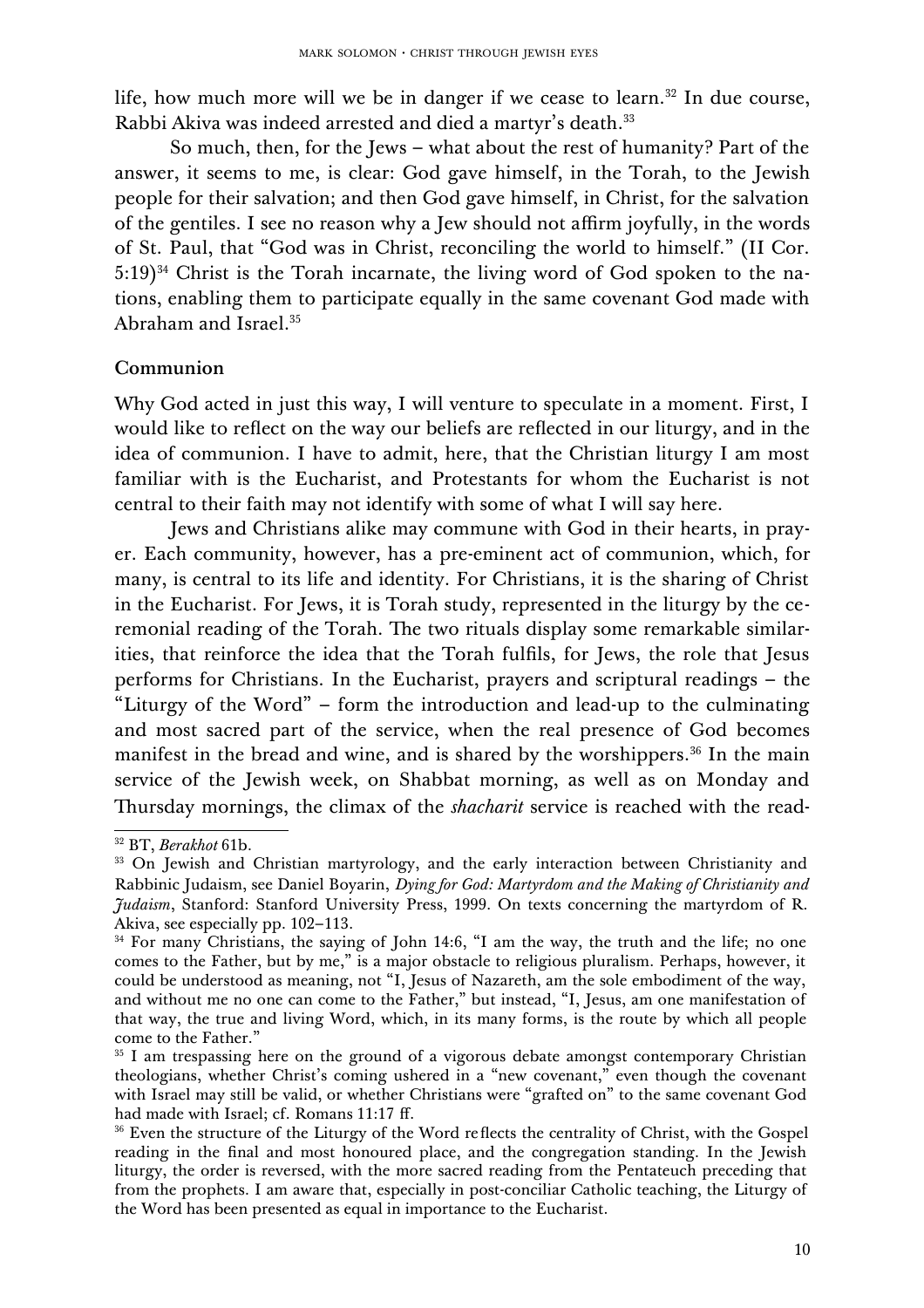ing of the Torah. It is taken from the Ark, clothed in splendour; carried in procession and venerated (although not in many Liberal Synagogues), and, like the host in the Catholic mass, elevated on high to be seen and honoured by the congregation. The tabernacle, in which the consecrated host is kept in Catholic churches, is strikingly like a miniature Ark. Of course, there are differences: nobody would say that the Torah scroll can be worshipped as God, and each of these ceremonies has its own separate history and development. On a phenomenological level, though, the similarities reveal a great deal about the inner mean-ing of these rituals for the communities that perform them.<sup>[37](#page-10-0)</sup>

On a deeper level, the Rabbis insist that, wherever the Torah is studied, the *Shekhinah* —divine presence— is there<sup>[38](#page-10-1)</sup>—which reminds one strongly of Jesus' assurance in Matthew: "Where two or three are gathered together in my name, there am I in the midst of them." (Matt.  $18:20$ )<sup>[39](#page-10-2)</sup> In later Jewish mystical literature, the study of Torah is spoken of as spiritual food in language reminiscent of that applied to the Eucharist.<sup>[40](#page-10-3)</sup>

#### God's Reasons

A question that naturally occurs is, why did God, in the divine wisdom, choose to reveal the Word in one way to the Jews, and in quite a different way to Christians? I would add, as well, that I believe God reveals his word and light to every people in a way appropriate to them: the Qur'an for Muslims, the Vedas and other scriptures to Hindus, and so on. But our focus here is on Jews and Christians. I certainly cannot claim to have fathomed the divine mind, for as we know, "My thoughts are not your thoughts, nor are my ways your ways, says the Eternal One." (Isa. 55:8) Nevertheless, the following speculation has occurred to me, which I would like to share with the reader. For me, as a Jew, there is something supremely beautiful, precious and inspiring about the Torah, and the centuries of devoted scholarship that have created the Talmud and Midrash which we call the Oral Torah. The process of studying, questioning, debating and discussing, the restless curiosity, marvellous creativity and intellectual adventurousness of Judaism: without these the universe would be a poorer and duller place, and something of divine – and human – wisdom and splendour would remain forever unknown. So God gave us the Torah, as our sacred bridge to the infinite, and our means of helping to perfect the world. But to participate in the life of Torah one needs to be able to speak the language, to belong, as it were, to the elite scholarly society, and have around one a community that, even if it can't share fully in that process, has the tradition and dedication to foster it. It is no

<span id="page-10-0"></span><sup>&</sup>lt;sup>37</sup> The fact that, even in the most liberal Jewish communities, there is great stress on the Torah being read from an unvocalised, hand-written parchment scroll, strongly suggests the suprarational, "sacramental" quality of the act of reading, which would not apply if the portion were read from a printed text.

<span id="page-10-1"></span><sup>38</sup> See *Avot* 3: 3, 7.

<span id="page-10-2"></span><sup>&</sup>lt;sup>39</sup> A further dimension, which there is not room to explore here, is the sense in which the Jewish people and the Church, respectively, come to embody the Torah and Christ, and thus manifest the divine presence and action in the world.

<span id="page-10-3"></span><sup>40</sup> See Shneur Zalman of Liadi, *Likkutey Amarim (Tanya),* Ch. 5, and the references cited there.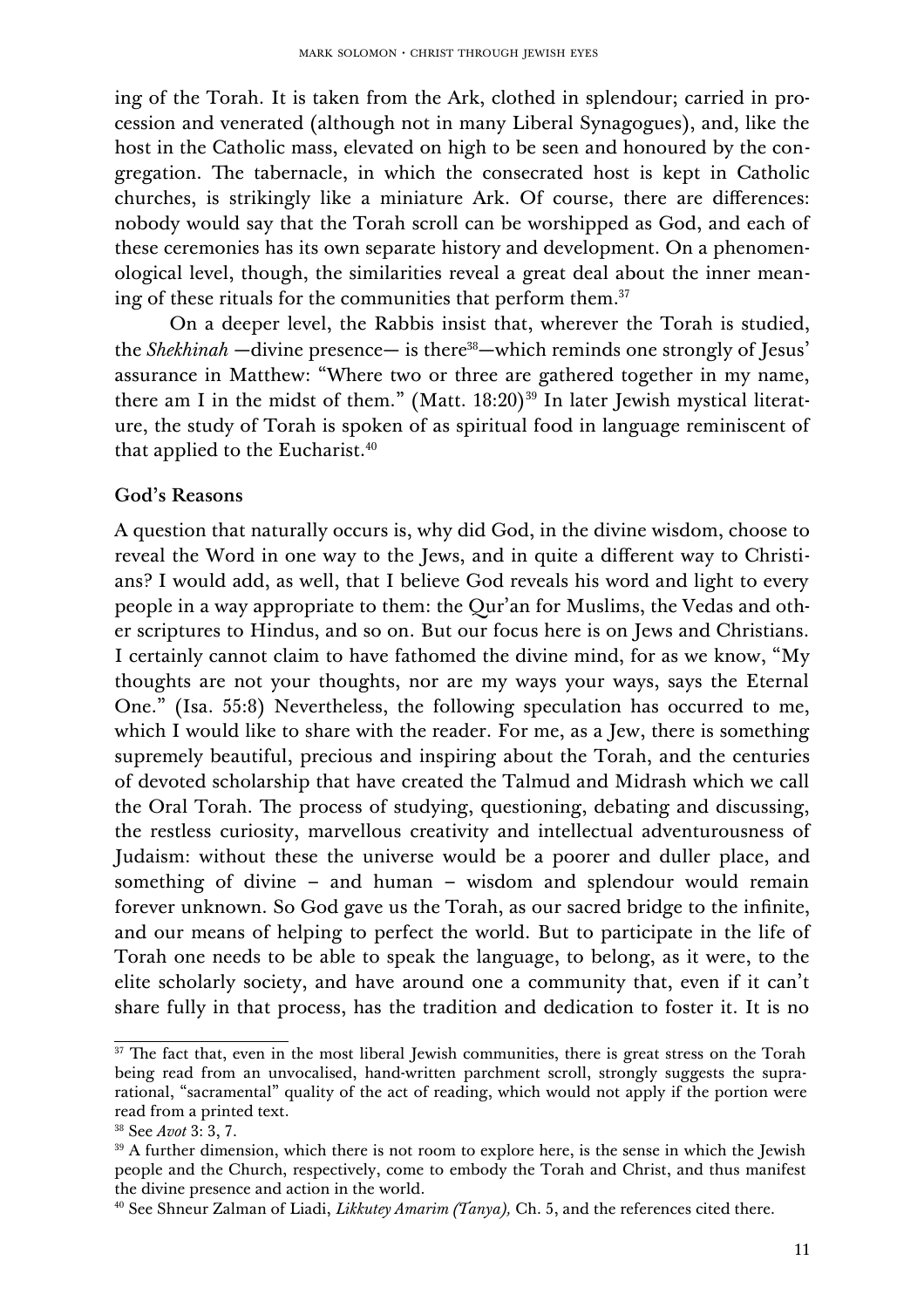accident, therefore, that the Jews are "the fewest of all the peoples," (Deut. 7:7) a kind of godly experiment in creating, out of a band of slaves, a "kingdom of priests and a holy nation." (Ex. 19:6) Since we are only human, the experiment has never definitively succeeded, but at least we, and God, have kept it going for nearly three-and-a-half thousand years, and it is still going, yielding new and interesting results all the time. But the word could not remain in this esoteric, if beautiful, form, if it were to be communicated to the masses of humanity who don't speak Hebrew or Aramaic and haven't cultivated a taste for Rabbinic dialectics. God, therefore, chose one Jew to become the vehicle for a renewed revelation that would bring the light of Torah, in a modified form, to the peoples of the world. Since a book can only be read by those who can read, know the language and are used to intellectual thought, God chose a medium of revelation that every human being can understand, that is, a human life – and a human death.

The Rabbis, at least from the time of Rabbi Akiva onwards, knew that God was with them in their human suffering, for thus they interpreted the verse in Isaiah: "In all their afflictions, he was afflicted," (Isa.  $63:9$ )<sup>[41](#page-11-0)</sup> and they taught, "Wherever the people of Israel go into exile, the *Shekhinah* goes into exile with them."[42](#page-11-1) Rabbi Meir, the pre-eminent disciple of Rabbi Akiva, even went so far as to state that whenever any human being feels pain, the *Shekhinah* also cries out in pain.[43](#page-11-2)

This faith in God's presence and participation in our human condition, however, was given perhaps its most moving and powerful expression in the idea of the Incarnation. For, once the word ceased to be a body of teaching, and entered into a body of flesh, it had to come to be regarded as God. The alternative was to worship a being other than God, which is idolatry, so however hard it is to understand, it was natural that Christians came to regard Jesus, by the third or fourth century, not just as a divine being, but actually as God, and thus was born that stumbling block to Jewish-Christian (and Muslim) understanding, the doctrine of the Trinity, which is too much for me to deal with in this article.<sup>[44](#page-11-3)</sup>

<span id="page-11-0"></span><sup>&</sup>lt;sup>41</sup> Following the *kere* version of the Masoretic text. This is the final verse of the *haftarah*, or prophetic reading, on the Sabbath preceding the Jewish New Year; in other words, the final prophetic word of each Jewish year.

<span id="page-11-1"></span><sup>42</sup> BT *Megillah* 29*a*; *Mekhilta de-Rabbi Ishmael*, *Bo* 14; *Sifrey Bemidbar* 84.

<span id="page-11-2"></span><sup>&</sup>lt;sup>43</sup> Mishnah, *Sanhedrin* 6:5. While no normative form of Judaism has ever held that God can appear in a human *body*, the assertion that God cannot be manifest in human *form* is a product of mediaeval, especially Maimonidean, rationalism. It is contradicted by the pervasive anthropomorphism of the Bible, with its assumption that the prophets' visionary experience of God takes human shape (cf. Ex. 24:10, Isa. 6:1, Ezek. 1:26, Amos 9:1, etc.). For visionary anthropomorphism in Rabbinic Judaism, cf. BT *Berakhot* 7a, the saying attributed to Rabbi Akiva in *Mekhilta*, *Shirta* 3, the *Shiur Komah* and the profound anthropomorphism of mediaeval Kabbalah. See Elliot Wolfson, "Judaism and Incarnation: The Imaginal Body of God," in *Christianity in Jewish Terms*, ed. T. Frymer-Kensky et al., Westview, 2000, pp. 239-54.

<span id="page-11-3"></span><sup>44</sup> Jewish difficulties with the Trinitarian idea seem to me to arise from two main causes: on the one hand, the prominence the doctrine attained in Christian liturgy, which in turn arose from the centrality of the incarnate Christ in the Christian experience of God; and on the other hand, the Maimonidean philosophical interpretation of divine unity, which became normative from the Middle Ages onwards. Classical Rabbinic Judaism presents signi ficant analogues to Trinitarian